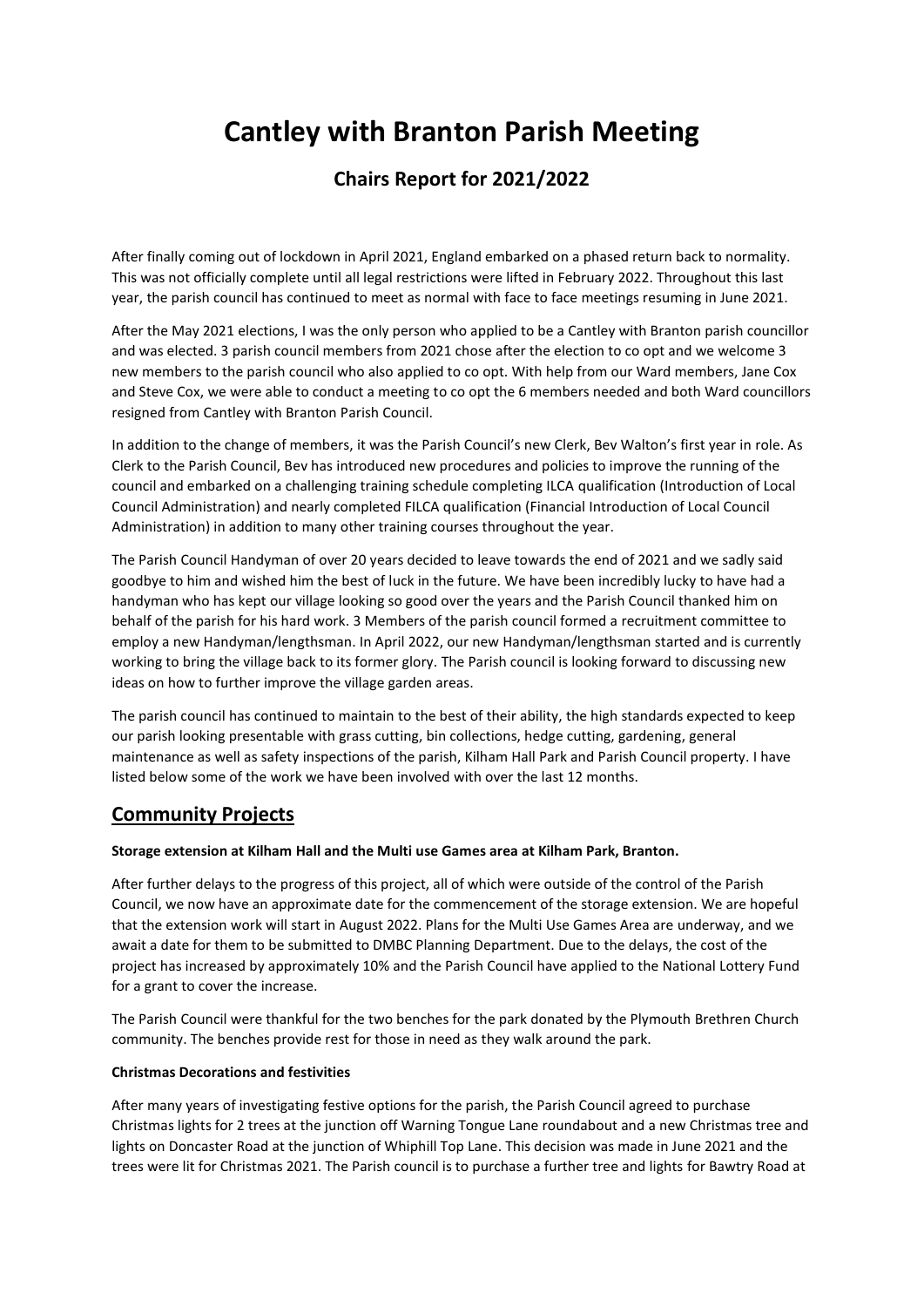the junction of Warning Tongue Lane and hope this will be in place for Christmas 2022. There is one further location being considered within the Parish at the entrance to Manor Farm. A decision will be made for Christmas 2023. The health of the current tree on Doncaster Road at the junction of Glen Road is under assessment by DMBC, if the tree does not recover, DMBC will endeavour to replace it.

December 2021 saw the Parish Council return to singing carols around the tree on Doncaster Road at the junction of Glen Road. The event was well attended by the local community, the Armthorpe Elmfield Brass band provided the music and Cantley with Branton WI kindly donated mince pies.

The Parish Council and Kilham Hall Management Committee subsidised a festive pantomime at Kilham Hall. There was a nominal ticket price and refreshments were included and all the children left with a selection box. This event was a huge success and something the Parish Council would like to organise annually with the help of the KHMC. This year, we have been able to secure 2 performances so more residents can enjoy they event.

#### **Defibrillator**

The Parish Council successfully applied to the Doncaster Sheffield Airports Community Investment Fund for a grant to cover the cost of another defibrillator in the parish. It is yet to be confirmed where this will be sited but options include The Premier Car Park and the 3 Horse Shoes Public House.

#### **Platinum Jubilee**

The Parish council have plans to celebrate this event with an open day at Kilham Hall on Thursday 2<sup>nd</sup> June with pipers, a choir, coffee, cake and refreshments. The plans also include a scarecrow competition and art competition for primary school aged children. Kilham Hall Management Committee are funding a face painter for the day and sweets for the children. All residents are encouraged to take part and are welcome to attend.

### **Remembrance Day**

A resident has started to knit poppies for a possible display within the parish and requested help from the Parish Council – We have promoted this project and have several people in the village currently contributing to the poppies. Our Clerk has the pattern for both knitting and crocheting, we hope to have enough for a display, the location of which is still to be decided**.**

### **Branton Litter Pick Group**

The parish council created a litter pick group which is now approaching its 5th year. The group continues to grow at each meeting which are normally held quarterly. This year, the Parish Council applied for a grant to purchase litter picking equipment and personalised hi vis vests, to the Doncaster Environment Fund and were successful. Equipment is currently stored by members of the Parish Council and thanks is given to them both. We hope the new extension will provide storage for such items in the future. Everyone who is involved with any litter picking in the village is thanked by the Parish Council for their time and effort.

### **Road Safety**

A key concern for residents is road safety and the speed of traffic on our roads. Our concerns relating to Whip hill Top Lane and Old Cantley have both been reported to DMBC (Highways) and SY Police. Residents contacted our Ward Councillors individually to ask for support in making these roads safer. We have not received any further update regarding the outcome but understand the Ward Councillors have raised the issue with Highways and not been able to achieve any further support as this area is not seen as a priority and there is no current DMBC policy on traffic calming.

The parish council have been in touch with South Yorkshire Police to see if there is any further support we can have regarding statistics and managing the speed problem. They have made us aware of a tracking system which can be used for approximately 7 days to measure the speed of traffic on a road to enable us to identify whether the road on Whip hill Top Lane should be a higher priority. Unfortunately, the survey was conducted whilst other work was taking place on the road which naturally slowed the traffic, so we have requested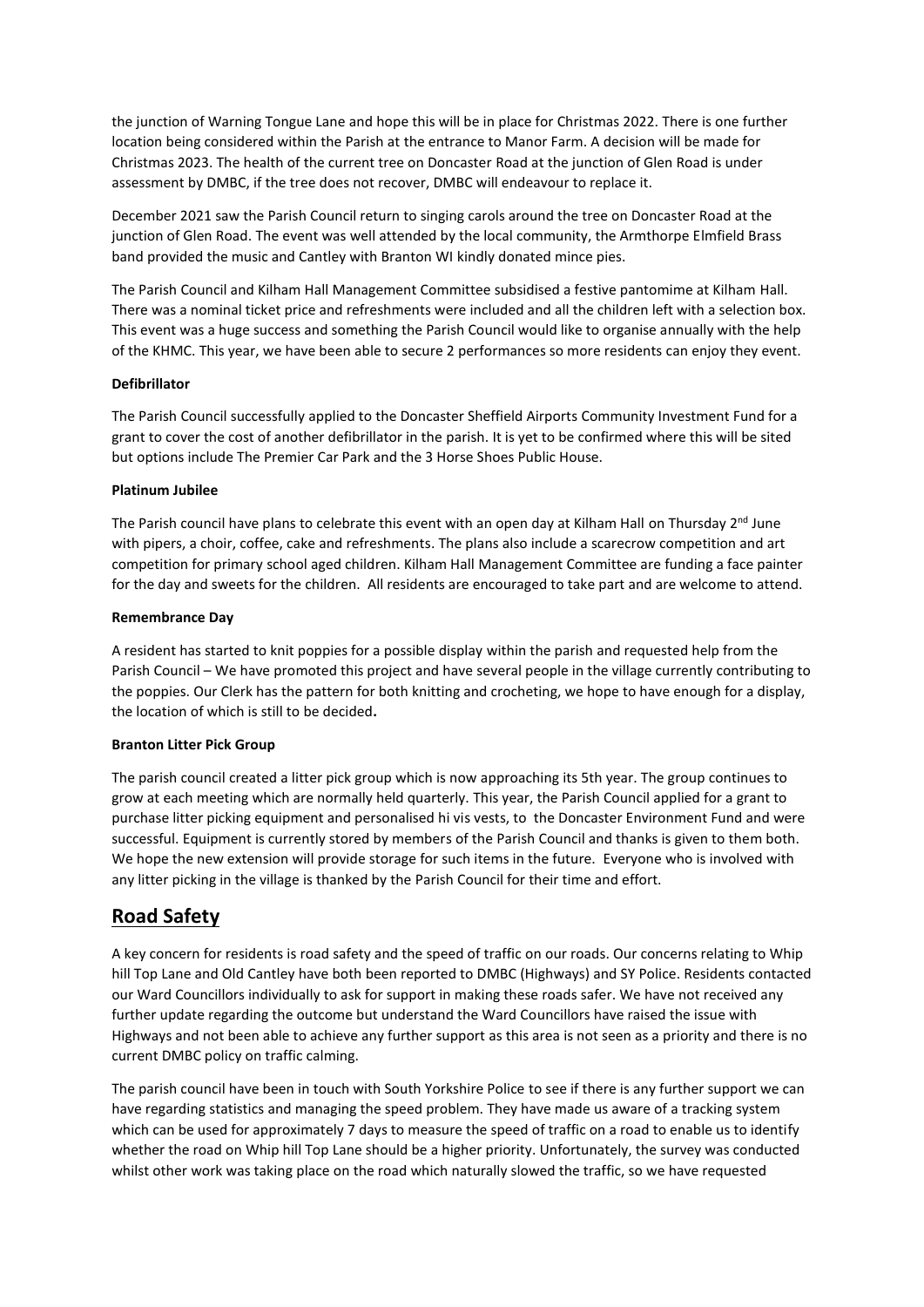another survey and advised where the speed monitors need to be placed. We have also asked for a breakdown of the figures so we can apply context. The Parish council has also requested this take place on Warning Tongue Lane.

The PC will continue to support residents and the ward councillors in any way they can to achieve safer roads.

### **Crime Prevention**

We are incredibly lucky that our parish does not suffer from high levels of crime and is considered a safe village to live and work. However, we are not complacent, and any crime is unacceptable, and needs reported, investigated, and actioned.

### **CCTV at Kilham Hall Park**

The park has had fewer incidents in the last year which is really positive and largely due to the CCTV we have installed. The Hall is also used throughout the day and most evenings which helps reduce anti social behaviour The Parish Council continues to work with South Yorkshire Police, DMBC neighbourhood team and members of the public are encouraged to report any anti-social behaviour they witness.

### **Police Drop In Sessions**

The parish council have arranged with South Yorkshire police, regular drop-in sessions at Kilham Hall. These sessions are often poorly attended despite advertising. Although this is disappointing, it is largely due to the lack of crime in the Parish. We would like to continue with these sessions but hope that residents can come along and meet the PCSO's and voice any concerns they may have.

### **Village CCTV**

The Parish Council agreed to post pone any decision on the Village CCTV until there was clearer information on both initial and continuing costs.

### **Other events**

### **Persimmon Development off Warning Tongue Lane**

We have met with the developers to discuss the impact of this new development on the Parish. The Parish Council also arranged and facilitated a public meeting where residents were able to attend and direct questions to both DMBC Planning and the developer prior to the closing date for comments and objections. The Parish Council have remained neutral and have requested that the developer invests in road safety for pedestrians, street lighting and maximises their car parking allocation so it is above the standard requirement for new developments.

#### **CWBPC Facebook Page**

After the Parish Council agreed to launch a new Facebook page last year, the page has increased in followers and provides a useful platform for news and information relevant to residents.

#### **Parish Council**

Thank you to every member of the Parish Council who have attended our meetings and external meetings in support and on behalf of the council over the last year. A special mention to the 3 new members who have all made a valuable contribution to the work we do. Thanks to the Vice Chairman who provides support to me as chairman and the Parish council. We have all chosen to offer our time to be a Parish Councillor and we all have the best interests of the parish and residents in any decision we make.

I would also like to thank the Clerk who has worked incredibly hard in her first year with Cantley with Branton Parish Council and continues to do so.